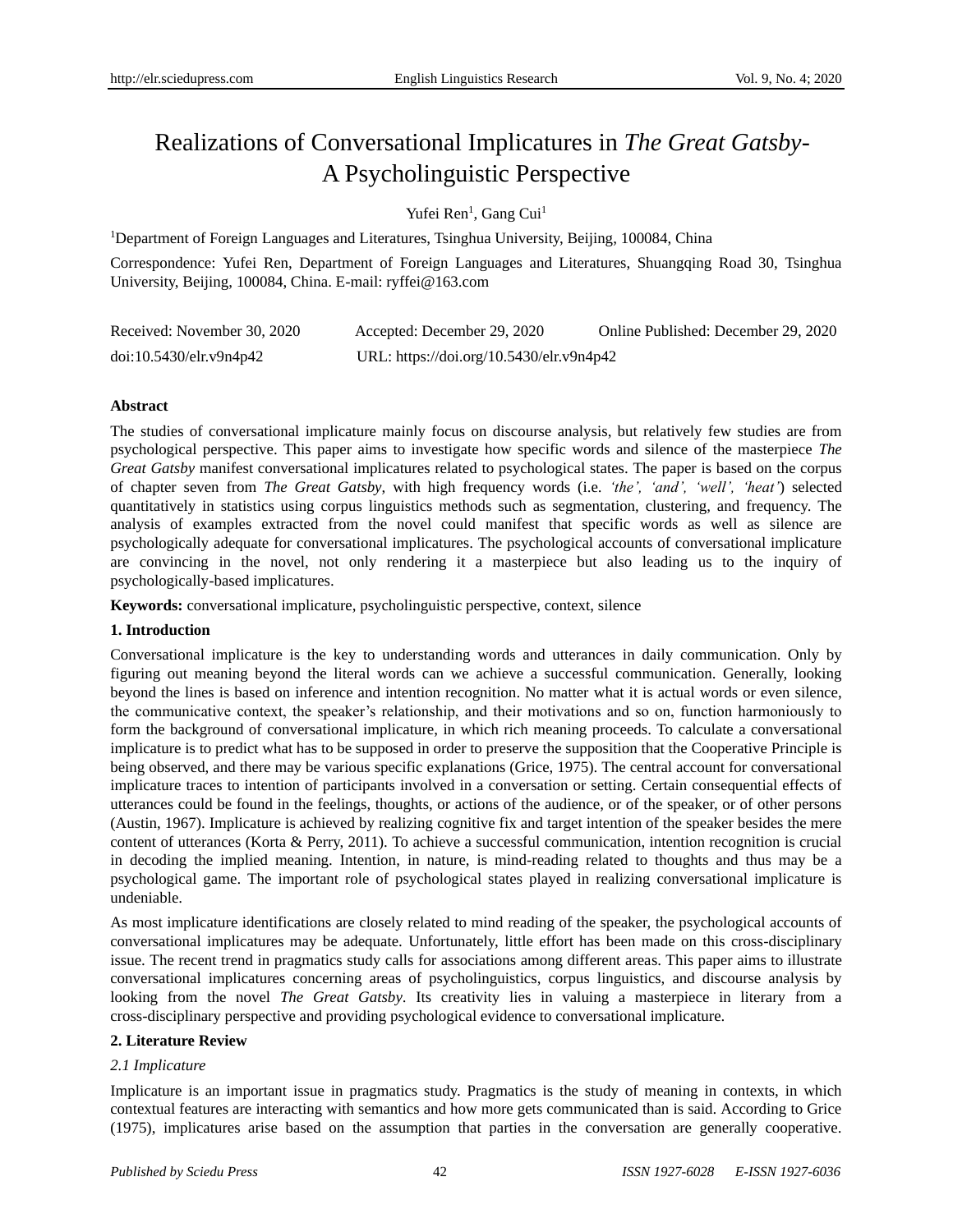Cooperative principle involves the underlying logic comprehension of the world. However, participants may observe, violate, flout or opt out of the maxims of quantity, quality, relevance, and manner. Whenever violation occurs, listener(s) might make inferences of the speaker's utterances beside its literal meaning. Meaning could be decomposed of what is said, and what is implicated. Implicature is an additional conveyed meaning that is more than the literal meaning. Conversational implicatures is adapted to serve and primarily employed to serve particular purposes of speakers (Grice, 1975).

# *2.2 Psychological Adequacy*

Psychological adequacy is to account for how principles or theories fit into the psychological states of people, which is inspired by Chomsky's (2006) observational, descriptive, and explanatory adequacy. It is a criterion to examine whether theories are in accordance with the internal mechanisms involved in language processing. When dealing with human and human relationships, cognition is of great importance as it is the base of all behaviors. Among psychological factors, intentions of speaker may greatly affect hearer's interpretation of utterances. To be concise, theories related with human language may be psychological adequate.

# *2.3 The Great Gatsby*

The author of *The Great Gatsby* is Fitzgerald who is good at using precise and gorgeous words to create a restless and magnificent atmosphere. His works are famous for their delicate language and rigorous structure. Previous studies have demonstrated its significance in the arena of literary. *The Great Gatsby* gains popularity for its natural expression of the feelings of the characters, for its vivid description of the real modern atmosphere of urban life, for its complex writing skills such as stream of consciousness in expressing the young people's mental state and social life.

# *2.4 Research Gap*

As stated above, conversational implicature, psychological adequacy, and *The Great Gatsby* are in intense discussion within its own discipline. In pragmatics, the study of conversational implicature mainly deals with its application in a discourse or novel. In psycholinguistics, many studies have been done on the theories and representations with regard to language comprehension, language production, and language acquisition. In literature, *The Great Gatsby* has been appreciated and analyzed from different perspectives concerned with characteristics, content organization, and metaphor aesthetics. However, an inquiry of conversational implicature in *The Great Gatsby* from a psychological view has little been touched yet. It has shown that conversational implicature is about inference and intention recognition, which are directly guided by people's psychological states. Thus, there is this correlation between conversational implicature and psychological adequacy from which we could proceed. Conversations in *The Great Gatsby* should also follow conversational implicature as in real-life conversation. If so, the novel masters its details with great delicacy, creating an indulged environment for readers. This paper would focus on how details in *The Great Gatsby* manifest conversational implicature and how these implicatures are related to the characters' psychological states, which can be seen in the following method.

# **3. Method**

# *3.1 Procedures*

*The Great Gatsby* is our main corpus in this paper. With the contribution of corpus linguistics, we segmented the novel and chose one chapter for detailed analysis (which is Chapter 7). Then, based on word frequency, some high frequency words are selected for further discussion in their roles played in conversation implicature. Kintsch and Vipond (1979) confirmed that readability is not determined solely by the text, but is an interaction between the text and the readers, among which, frequency of words in the text would be the best predictor of readability. Thus, word frequency is the criteria to choose these words.

After the words are chosen, we analyzed conversations in Chapter 7 to see how they reflect characters' mental state and their conversational implicature within the discipline of discourse analysis.

# *3.2 Corpus Based Segmentation*

Methods in corpus linguistics are used in chapter selection of *The Great Gatsby*. Firstly, different word categories are classified according to natural language processing. These word categories are selected for vector normalization to guarantee data convergence. In this article, Euclidean Distance is used to calculate the normalized data of distance vectors among different chapters. *The Great Gatsby* is divided into nine chapters (Marked 1-9) to accomplish hierarchal clustering. The results are shown in figure 1 below.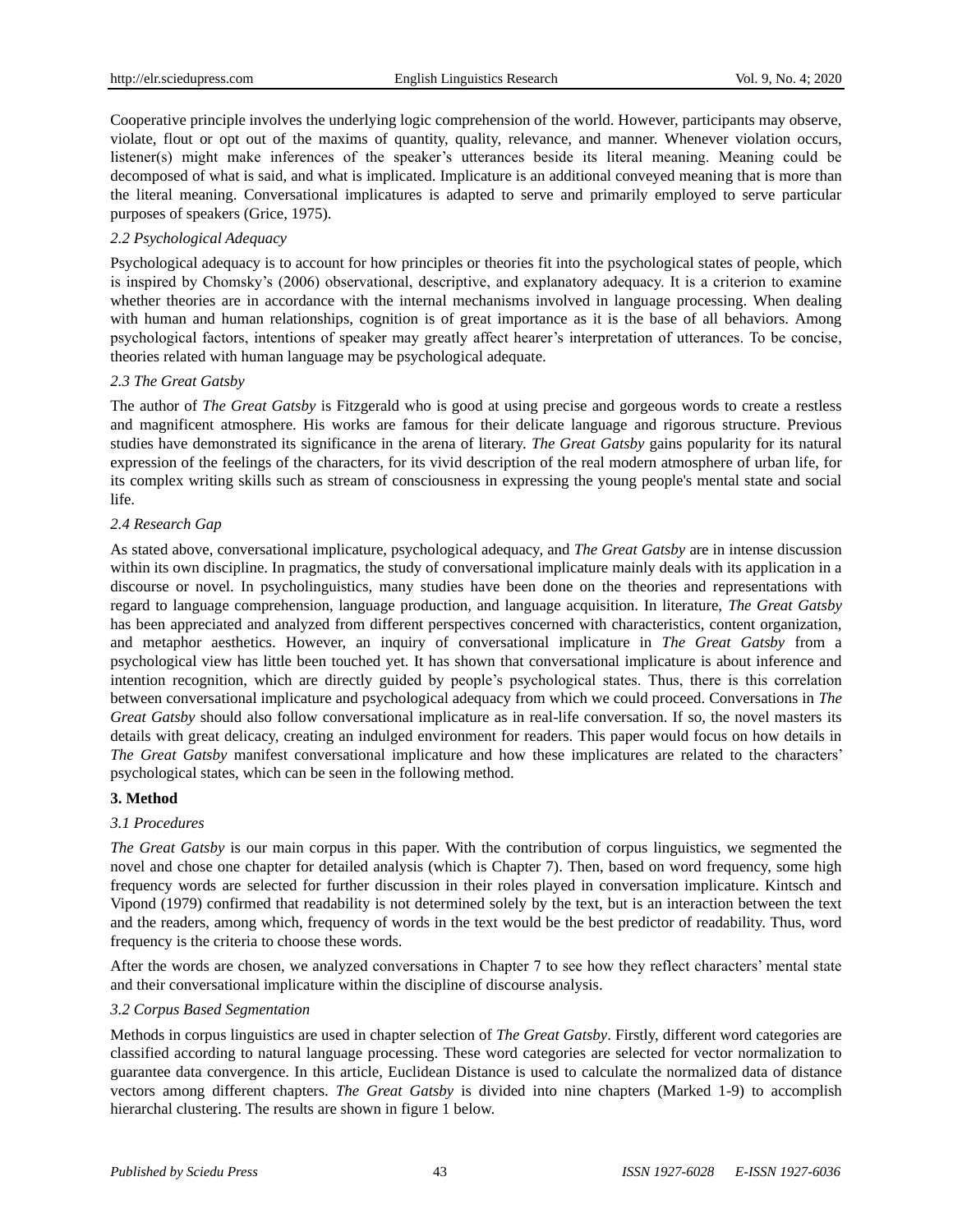

## Figure 1. Hierarchical Clustering

From the clustering plot, it is clear that chapter seven is significantly distinctive from other chapters of the novel. Chapter 7 is the climax where all clashes are overt and the prelude to the closing of the story. Besides, conversations are particularly flourishing in the climax in which characters argue with each other. This is why chapter 7 is chosen as the material for analysis. This paper would like to illustrate some of the implicatures captured from chapter 7 from psychological perspectives.

Then, one-sample test is conducted to find out the distinctive use of some specific categories in chapter 7 compared with other chapters (see table 1-4).

Table 1. One-Sample Test of DT

|    | Test Value $= 5.54$ |         |                 |                 |                                           |           |  |
|----|---------------------|---------|-----------------|-----------------|-------------------------------------------|-----------|--|
|    |                     |         |                 |                 | 95% Confidence Interval of the Difference |           |  |
|    |                     | df      | Sig. (2-tailed) | Mean Difference | Lower                                     | Upper     |  |
| DT |                     | $\circ$ | .000            | $-2.06045$      | $-2.7894$                                 | $-1.3315$ |  |

|  |  | <b>TT 1</b><br>Test <sup>1</sup> | /alue = 11.97 |
|--|--|----------------------------------|---------------|
|  |  |                                  | 0.50          |

|            |    |                   |                 | 95% Confidence Interval of the Difference |           |  |
|------------|----|-------------------|-----------------|-------------------------------------------|-----------|--|
|            | df | $Sig. (2-tailed)$ | Mean Difference | Lower                                     | Upper     |  |
| NN - 7.617 |    | 000               | $-5.10287$      | $-6.6477$                                 | $-3.5581$ |  |

### Table 3. One-Sample Test of CC

Table 2. One-Sample Test of NN

|    |          | Test Value $= 2.19$ |                   |                 |                                              |          |  |
|----|----------|---------------------|-------------------|-----------------|----------------------------------------------|----------|--|
|    |          |                     |                   |                 | 95% Confidence Interval of the<br>Difference |          |  |
|    |          | df                  | $Sig. (2-tailed)$ | Mean Difference | Lower                                        | Upper    |  |
| CC | $-6.053$ |                     | .000              | -.77708         | $-1.0731$                                    | $-.4810$ |  |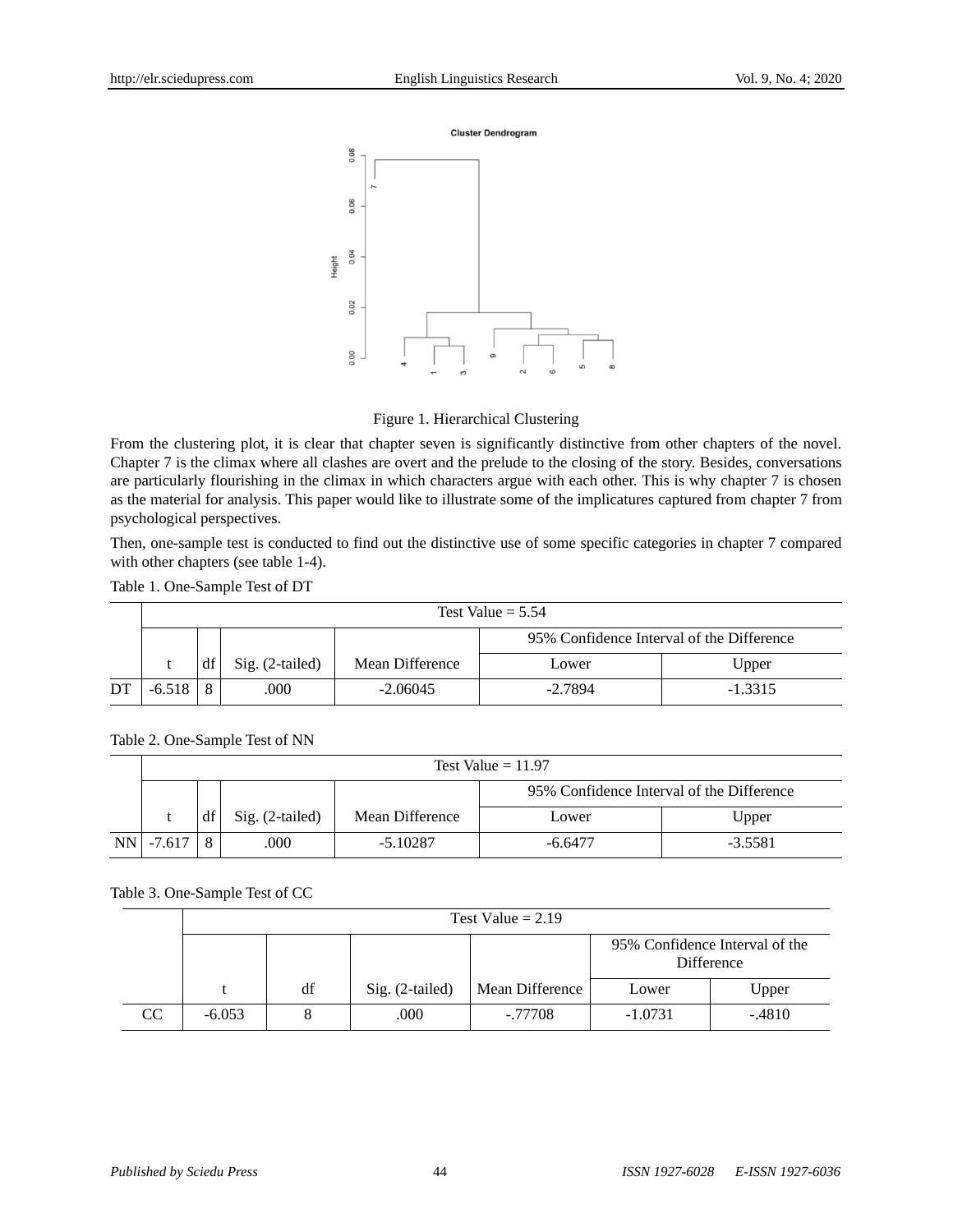Table 4. One-Sample Test of UH

|           | Test Value = $0.1$ |    |                 |                 |                                              |          |
|-----------|--------------------|----|-----------------|-----------------|----------------------------------------------|----------|
|           |                    |    |                 |                 | 95% Confidence Interval of the<br>Difference |          |
|           |                    | df | Sig. (2-tailed) | Mean Difference | Lower                                        | Upper    |
| <b>UH</b> | $-8.188$           |    | .000            | $-.06931$       | $-.0888$                                     | $-.0498$ |

Among all categories, categories such as DT (determiners such as this, the, a), NN (singular or mass noun), CC (coordinating conjunction such as *and*), and UH (interjection such as oh, well) in chapter 7 are significantly distinctive from others.

## *3.3 Corpus Based Frequency*

Specific words may exemplify implicatures and contribute to conversational context, as shown in the following table 5 and 6.

Table 5. Top Three Words from Word Frequency

| word | Overall<br>Frequency | <b>Overall Frequency</b><br>Ratio $(\frac{9}{6})$ | Frequency<br>(Chapter 7) |
|------|----------------------|---------------------------------------------------|--------------------------|
| the  | 2390                 | 6.34659302                                        | 450                      |
| and  | 1540                 | 4.08943651                                        | 240                      |
| а    | 1394                 | 3.70173668                                        | 202                      |

According to word frequency of the whole novel, the top 3 specific words based on word frequency are *'the'* (DT category), *'a'* (DT category), and *'and'* (CC category). In chapter 7, the top 3 frequently used words are *'the'*  (frequency: 450), *'and'* (frequency: 240)*,* and *'I'* (frequency: 239). We could see that words *'the'* and *'and'* are in the top 3 no matter in whole novel or in chapter 7. From the corpus data, the percentage of UH (interjection) in chapter 7 outweighs the whole novel. Among the interjections, the words like *'oh', 'yes/no', 'well'* are of popularity. We picked out *'well'* for further analysis as it is quite powerful in generating implicatures.

Table 6. Top Three Distinctive Words in Chapter seven

| Keyword | Keyness  | Frequency |
|---------|----------|-----------|
| Tom     | $+43.47$ | 87        |
| Jordan  | $+19.04$ | 35        |
| heat    | $+18.09$ | 14        |

Three distinctive words (*'Tom', 'Jordan', 'heat'*) are selected from chapter seven as they are high frequency content words. Tom and Jordan are two characters' names in the novel so the word *'heat'* is chosen to see how it functions for implicature. Thus, words being analyzed in the following content are *'the'*, *'and'*, *'well'*, and *'heat'.*

### **4. Implicatures From Specific Words**

### *4.1 The Specific Word 'the'*

One common example of generalized conversational implicature comes from definite article *'the'*. Generally speaking, it is indefinite article *'a'* that signifies the first time bringing up a NP topic and *'the'* as the reference to previous NP content. However, traditional accounts of *'the'* as the anaphor of NP could not cover all its usage. It is quite common *'the NP'* is used for generic reference and definite specific reference. Its implicature is that the NP it precedes does exist. *'The NP'* is unmarked for proximity, i.e. it is a neutral deictic term, not marked with proximal features.

A psychological view of focus and cognitive resources could clarify its usage in generic and specific reference. The less cognitive resources needed, the more likely a concept or memory is activated. Whenever a topic/theme is the focus in mind, the noun is easily activated. The thing we are focused on could be retrieved with less cognitive recourses, provided by the contexts and previous texts contributing to the identifiability of the NP Example 1 below from the novel demonstrates how *'the'* is used in a context without explicit mentioning of the NP.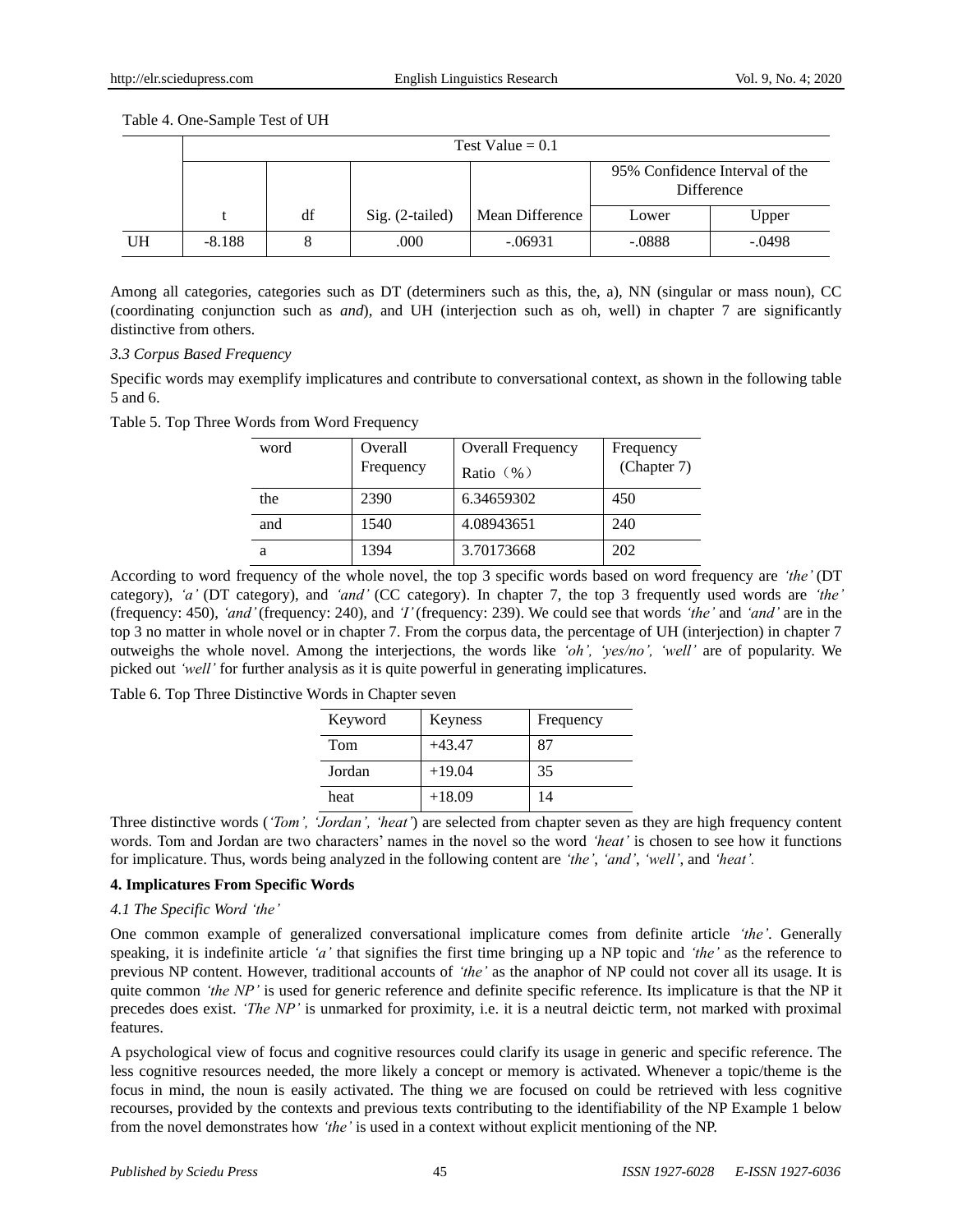(example 1)

"Did you see any trouble on the road?" he asked after a minute.

"Yes"

He hesitated.

"Was she killed?"

"Yes"

"Who was the woman?" he inquired.

"Her name was Wilson. Her husband owns the garage. How the devil did it happen?"

The context of this conversation is that the two characters passed the same road consecutively. Based on their common background of a severe car accident which deprived a woman's life on this road, this conversation unfolds. The pronoun '*she'* has no referent in the text, but as their focus is on the car accident, the reference of '*she'* and '*the woman'* is directly pointed to the injurer and '*it'* to the accident. As the situation provides a seemingly appropriate context for their talking of the accident, which is the topic of their conversation, the access of '*the woman'* is of a lower threshold in cognitive resources. Besides *'the'* as a specific reference of the injured women, its usage of a generic reference is in '*How the devil did it happen'.* It is obvious that '*the devil'* has no referent. But it is this topic of the car accident which makes it comprehensible. A possible explanation could be *'the'* strengthened its force in their emotional states toward the accident, perhaps surprise and confusion. Within particular contexts, function of *'the'* may vary, but they show correlation with the focus of the topic and with less cognitive resources.

# *4.2 The Specific Word 'and'*

Another word which embodies implicature is *and*. The word *and* may be treated as instances of conventional implicature in different structures, simply 'in addition' (example 2) or 'and then' (example 3 & 4) indicating sequence (Yule, 1996). These examples are extracted from chapter 7 of the novel.

(example 2) "She looks like me. She's got my hair and shape of the face." (example 2)

(example 3) "The Bles-sed pre-cious! Did mother get powder on your old yellowy hair? Stand up now, and say-How-de-do."

(example 4) "What'll we do with ourselves this afternoon?" cried Daisy, "and the day after that, and the next thirty years?"

Besides conventional implicatures, *'and'* may exemplify different functions in conversational contexts.

(example 5) "I hadn't seen him around, and I was rather worried. Tell him Mr. Carraway came over."

In example 5, *'and'* could serve the sentence with various functions. It can be interpreted as simply addition. That is the speaker Mr. Carraway tells the butler that '*hadn't seen him around'* and '*was rather worried'* are the two reasons for his visit. If p and q are simply p & q, then it could be replaced by q and p. But the interpretation of '*I was rather worried and I hadn't seen him around'* is quite different from his original propose of visiting Gatsby to make sure if he is fine. The reversed version emphasizes more on the speaker's own worries as if the speaker needs to some comfort talk to get rid of his worries. An alternative perspective is to take *'and'* as time sequence marker. For a rather long period '*I hadn't seen him'* and then '*was rather worried'*.

(example 6) "And Mr. Thomas Buchanan, the athlete?" I inquired.

The word *'And'* in example 6 is not combining two segments, but used as initials. The context is that *'I'* (the speaker Nick) came to visit Tom and Daisy, and he saw Daisy and Jordan in a room he entered. By stepping into the room, Nick inquired *'And Mr. Thomas Buchanan, the athlete'*. As can be seen, both conventional implicatures of *'and'* mentioned above could not justify the situation. Perhaps, a more cognitive associated interpretation could account for its usage in conversations. Conversation can be regarded as a process of new information being integrated to older ones, making the more important propositions being activated more in the working memory. The bridge between new and old information is *'and'*. The reanalysis of examples is made from a psychological perspective of *'and'* alongside its implicatures.

In example 5, the word *'and'* adds his worry for Gatsby on the old information that he '*hadn't seen him around'*. A causality relationship between old and new information should be considered more appropriate. As for example 6, the utterance is not to ask whether Mr. Thomas is the athlete, although it might be a possible if sees Mr. Thomas in person. The real situation is not to ask for where Mr. Thomas is, but as an opening or greeting to the ladies in the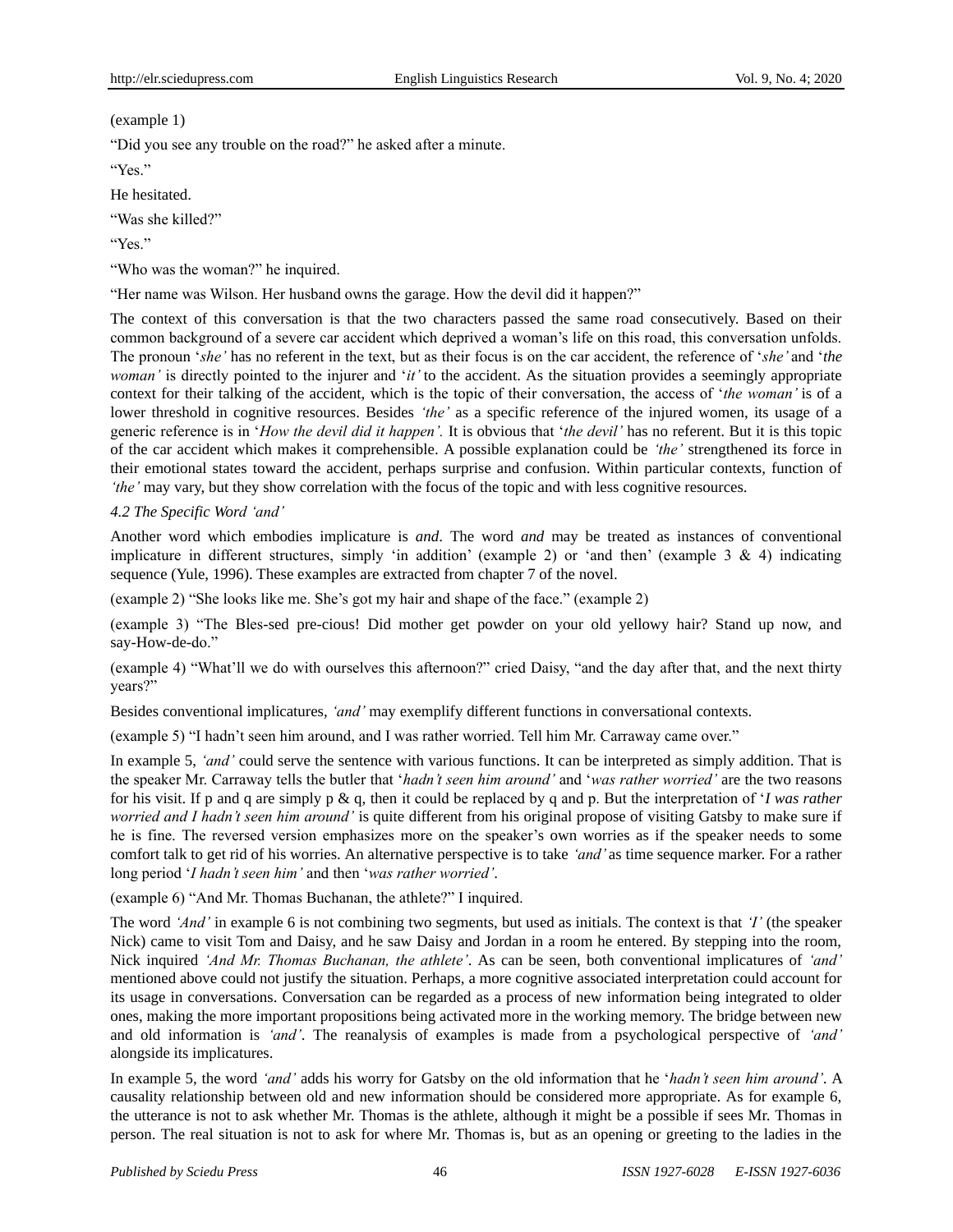room. In his expectation, Mr. Thomas should be in the room as well. The word *'and'* is the initial word of his utterance, it could be analyzed as a coordinator of his expectation in mind and more of a functional category. To fully understand the implicature of specific words like *'and'*, contexts are certainly crucial and the intention of the speaker under the certain context are of same significance.

Example 5 and 6 are two examples of how the word *'and'* could be analyzed in conversations with various functions. To put the word *'and'* in the context, normally its semantic meaning is shadowed by pragmatic usage, mainly as a coordinator to combine segments whether between actual utterances or between thoughts and utterances. It is a marker of adding new information to the old ones.

## *4.3 The Specific Word Well*

The English discourse particles *well, oh, ah, so, anyway, actually, still, after all*, and the like might be described as 'maxim hedges' that indicate for recipients just how the utterance so prefaced matches up to co-operative expectations (Brown & Levinson, 1978). Hedges are common in psychology as people needs time to organize their thoughts. It seems that the word '*well'* itself could exhibit implicit meaning, not to mention its function as a prelude to implicatures. In general, format of disagreement is prefaced with token agreement such as '*yes'*, or with '*well'*, or they are delayed in adjacency pairs during conversations (Levinson,1983). The word '*well'* not only provides more time for language planning, but also soften their tone, perhaps like a compromise. The following examples 7 and 8 below illustrate how the word '*well'* is used in the conversation.

#### (example 7)

"Remember Biloxi," Jordan warned her. "Where'd you know him, Tom?"

"Biloxi?" He concentrated with an effort. "I didn't know him. He was a friend of Daisy's."

"He was not," she denied. "I'd never seen him before. He came down in the private car."

"Well, he said he knew you. He said he was raised in Louisville. Asa Bird brought him around at the last minute and asked if we had room for him."

From the context, everyone wants to figure out who Biloxi was. Tom thought '*he was a friend of Daisy's'* but Daisy denied it. In turn, Tom's response was '*Well, he said he knew you'*. The mere existence of *'well'* renders a subtle preference to defense. To some extent, Tom's using *'well'* lessens his certainty in his previous remark, which is a declarative that Biloxi is a friend of Daisy's. Tom's defense to Daisy was that Biloxi said he knew you, implicating the logic of his inference that '*He was a friend of Daisy's'*. Example 8 below gives further evidence on the implication implicated by *'well'*.

(example 8)

(Gatsby:) "Who was the woman?" he inquired.

(Nick:) "Her name was Wilson. Her husband owns the garage. How the devil did it happen?"

(Gatsby:) "Well, I tried to swing the wheel—" He broke off, and suddenly I guessed at the truth.

(Nick:) "Was Daisy driving?"

(Gatsby:) "Yes"

Gatsby's response to '*how the devil did it happen'* is not an explicit explanation of how the accident happens but starts with the word *'well'*. As Levinson (1983) states, the particle *'well'* in English serves to warn the recipient that some inferencing must be clone to preserve the assumption of relevance. '*Well'* has no semantic content, only pragmatic specifications for usage. The using of *'well'* signals Gatsby is adhering to the cooperative principle and is speaking in an appropriate way. He doesn't want to explicitly tell the truth as it might be a little harsh. Rather, he says it with non-semantic word *'well',* perhaps his mixed feelings are hidden in it. The utterance '*Well, I tried to swing the wheel'* is not quantitively qualified for answering the interrogative. Nevertheless, Nick '*guessed at the truth'*. *Well* may be a signifier of high possibility of implicature that follows it. It is likely that this hardship embodied in both the *'try to'* and '*swing'* that leads the listener (Nick) to visualize Gatsby is the co-pilot in the car. Thus, he may '*guess at the truth'* that Daisy is the driver who causes the major catastrophe.

### *4.4 The Specific Word 'Heat'*

Heat and hot co-occur frequently in this chapter 7. The semanticist would say that hot and warm are distinguishable from the range of heat. Heat is more of a conceptual word and more abstract compared to hot and warm. When hot is used, the implicature contains the degree of heat should be high. Often, the representation of heat is concerned with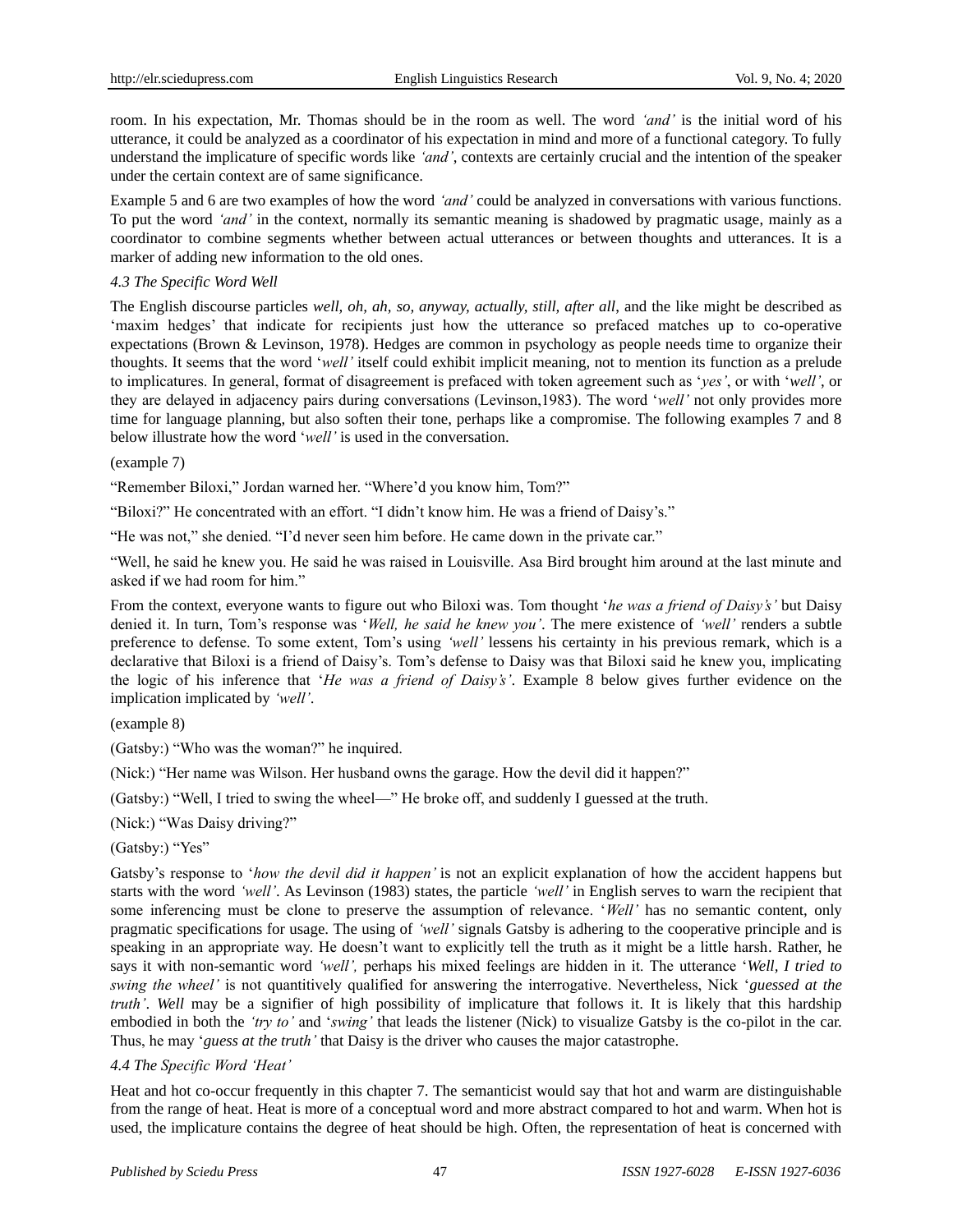specific features and items related, such as hot, sweat, irascibility, etc. The embodiment of heat, especially hot, may contribute to the emotional feelings and further actions of people in that context.

### (example 9)

"We've got enough to get us to town," said Tom.

"But there's a garage right here," objected Jordan. "I don't want to get stalled in this baking heat."

Tom threw on both brakes impatiently, and we slid to an abrupt dusty stop under Wilson's sign.

Under this specific hot weather (context), Jordan's '*I don't want to get stalled in this baking heat'* is likely to irritate others, mainly Tom the driver. Jordan's stating the objective distance to the garage and emphasizing on the hot weather surely is illocutionary. Her implication is that she wants the car to be filled with fuel to ensure they won't get stuck on half way. It also has perlocutionary effects. Tom acts on the speech and steps on the brakes, implicating he is going to add fuel. The heat certainly created a depressing and chaotic atmosphere, which played a role in participants feelings and way of action, as indicated by Jordan's complaint and Tom's impatient moves.

A notice here is that if '*But there's a garage right here'* is deleted from the conversation, the utterance of Jordan would convey a totally different meaning, perhaps as a confirmation to Tom's utterance or some sort of causal talks just to take her turn. As mentioned in the coordination '*and'*, the function is more important in the overall situation. She started her talk with '*But'*, not as a signal of contrast of comparison, just to emphasize. This could also be seen by the word '*right*' with its scalar implicature to show how convenient is to add fuel in this garage in front of them. The utterance '*But there's a garage right here*' provides a felicity condition of her implicature to show perlocutionary force.

#### **5. Implicatures of Silence**

Paralinguistic features of language are dealing with the way of information transmitted besides specific utterances. It includes non-verbal elements in conversations, such as silence, hesitation, gestures, and also verbal segments such as uh, ah, etc. Paralinguistic features may fulfill multiple functions at a given time in a conversation, thus may arouse implicatures determined by participants' intentions within different contexts. This part would illustrate how the theory of mind and linguistic planning theories in psycholinguistics could be used to distinguish different implicatures of silence.

### *5.1 Theory of Mind*

Theory of Mind is put forward by Kenneth Cralk. It is the ability to understand the mental states of oneself and the human beings around them, including emotions, beliefs, intentions, desires, and knowledge. It should be the base of successful human interaction. A tricky thing is that we could only utter sentences with sub-maxim of quantity in order to obey the maxim of quality. The classic example is:

A: How did Harry fare in court the other day?

### B: Oh, he got a fine

If it later transpires that Harry got a life sentence too, then B (if he knew this all along) would certainly be guilty of misleading A, for he has failed to provide all the information that might reasonably be required in the situation (Levinson, 1983). Silence, such as hesitations or pauses during conversations, might be violating the sub-maxim of quantity due to the theory of mind, in which participants know the independence of thoughts among people. That is, as information asymmetry pervades, people holding more information could have uttered less than informative and meanwhile seemingly as they are being cooperative.

The particular context of silence can alter the interpretation or even the nature of it. After the disastrous car accident, Gatsby and Nick meet each other at Daisy's place, and it is where the conversation takes place as in example 10 below.

(example 10)

(Gatsby): "Is it all quiet up there?" he asked anxiously.

(Nick): "Yes, it's all quiet." I hesitated. "You'd better come home and get some sleep."

He shook his head.

(Gatsby): "I want to wait here till Daisy goes to bed. Good night, old sport."

Nick ensures Gatsby the peace up there in the house as this is what Gatsby inquires. This quietness, in Gatsby's view,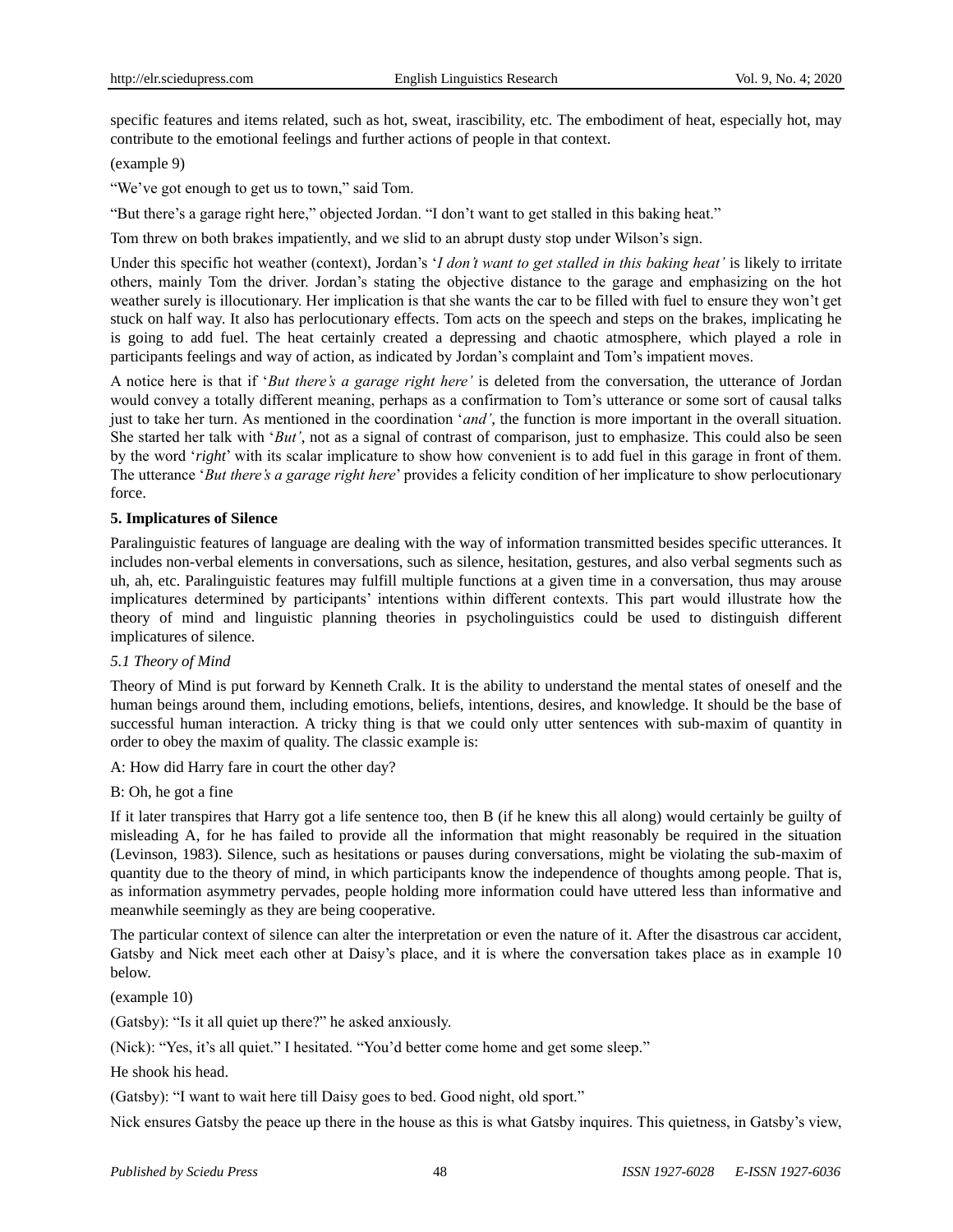is a representation of things settled and Daisy being fine. In this particular context, especially after a disastrous shock, silence is preferable because at least, no complaints or burdens added may be soothing. However, silence is magical in that participants could have various standpoints and thoughts in it. In this silence, Nick also sees that Tom and Daisy nodding with his hands on hers, which seems like they are conspiring something. But this implicature of their gesture is not mentioned to Gatsby. Nick's hesitation might have something to do with his struggling whether to tell or not. This hesitation, from the theory of mind, is totally different from what Gatsby is thinking. Nick understands Gatsby is unaware of the fact it is Tom's mistress died in the accident but Gatsby doesn't. At last, he chooses not to tell and dropped some of what he thought as unnecessary details in his utterance. It seems that Nick totally understands this information asymmetry underlying their talk and theory of mind. Another example 11 below comes from the unexpected silence in seemingly formalized adjacency pairs.

(example 11)

"Is Mr. Gatsby sick?"

"Nope." After a pause he added "sir" in a dilatory, grudging way.

People may assume that sir conventionally implicates that the addressee is male and socially higher in rank than the speaker (Levinson, 1983). The conventional implicature of '*sir'* is to some degree deteriorated by the pause. If the servant's answer was '*Nope, sir'*, it might be natural and realistic. A silence before adding '*sir'* to the utterance '*nope'* is a trigger to implicature. The servant is reluctant to show respect or welcome to the visitor (Nick). This is why Nick regards this '*sir'* uttered in a dilatory, grudging way.

When the hearer recognizes the intention and implications made by the speaker, the hearer may say accordingly or act on the potential request, which is the illocutionary or perlocutionary force of utterances. One property of implicature is deniability, in that the speaker could cancel the implicature with words as in example 12 below.

(example 12) "They carried him into my house," appended Jordan, "because we lived just two doors from the church. And he stayed three weeks, until Daddy told him he had to get out. The day after he left Daddy died." After a moment she added as if she might have sounded irreverent, "There wasn't any connection."

From example 12, Jordan's utterances might implicate that daddy's death might be relevant to the man. This implicature is possibly achieved as hearer would bridge gaps in daddy's orders, his actions, and father's death automatically to make it coherent based on the theory of mind. The silence here shown in '*after a moment'* demonstrates that people are thinking about the correlations of her utterances and her intention of saying it. It seems that Jordan also realizes that it may guide hearers to infer that he is responsible for the death. But as this implicature is not true, she denies the implicature by saying '*There wasn't any connection'*. Implicature arises and could be recognized by the speaker and hearers. If a speaker realizes this implicature is not what he means or may cause misunderstandings, he could simply cancel this implicature by adding another explanatory or complement remarks.

Overall, obvious silence in conversation function as a clue for implicature as people are trying to figure out the implicit meaning or intention, as declared in the theory of mind.

# *5.2 Linguistic Planning*

Besides of silence from the theory of mind concerning about whether to say or not and the amount of information conveyed, silence is a natural phenomenon in language production when people organize their words. The cycle of planning and production is a natural pattern that we alternate between planning speech and articulatory processes in language production. We plan our utterances in cycles: we express a portion of our intended message, pause to plan the next portion (speech is hesitant), articulate that portion (speech is fluent), pause again, and then back again. One underlying reason that we tend to hesitate during speech production is that linguistic planning is cognitively demanding, as shown in example 13 below.

(example 13)

"By the way, Mr. Gatsby, I understand you're an Oxford man."

"Not exactly."

"Oh, yes, I understand you went to Oxford."

"Yes—I went there."

A pause. Then Tom's voice, incredulous and insulting:

"You must have gone there about the time Biloxi went to New Haven."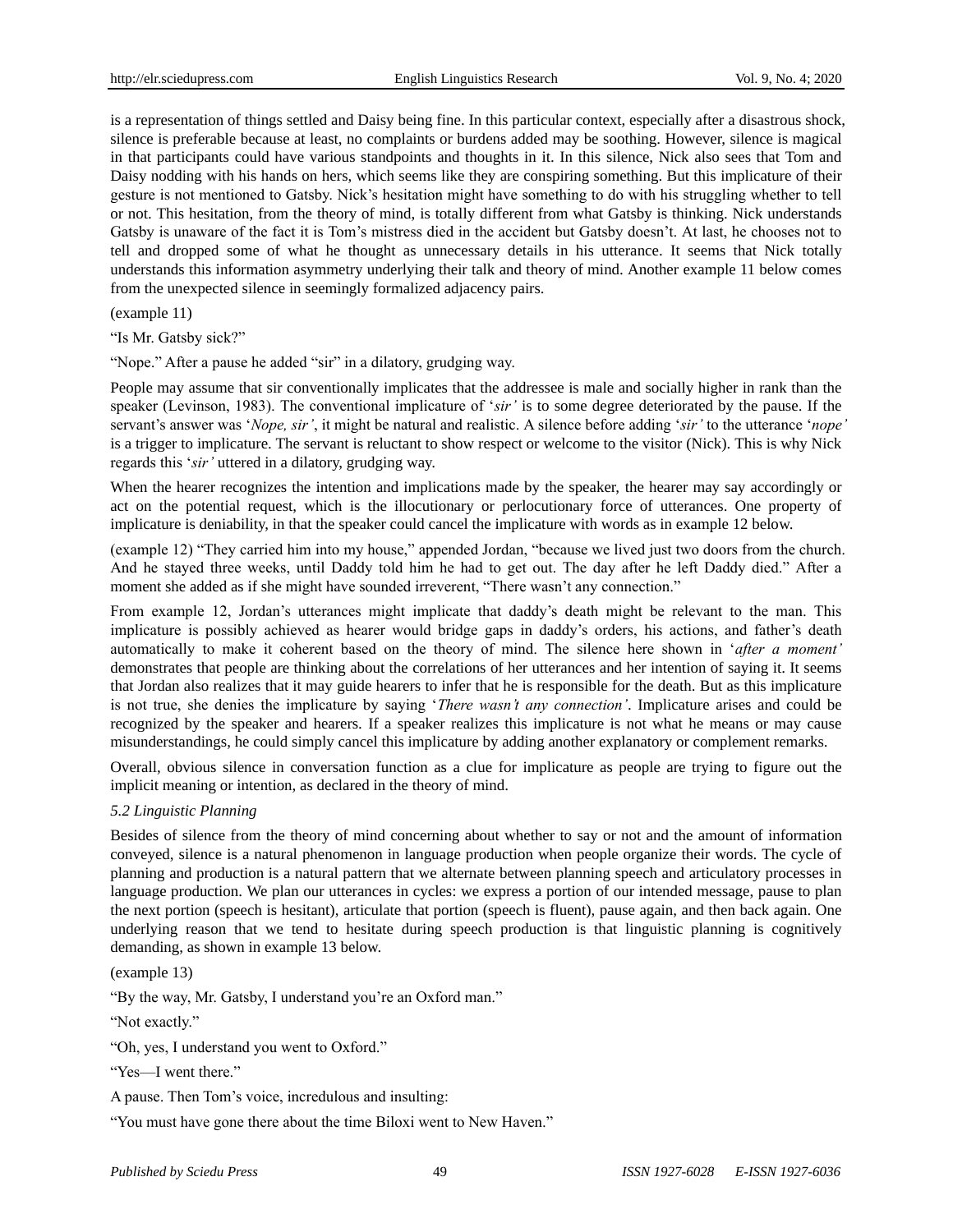Another pause. A waiter knocked and came in with crushed mint and ice but, the silence was unbroken by his '*thank you*' and the soft closing of the door. This tremendous detail was to be cleared up at last.

- "I told you I went there," said Gatsby.
- "I heard you, but I'd like to know when."

The first pause here is more like a silence from language planning due to its recall of previous talks about Biloxi. Cognitive efforts are essential in linguistic planning, more needed when referents are under-activated. Amit (1999) proposed that NP processing is determined by informational load: the amount of information an anaphor contains, either aid the identification of the antecedent, or add new information about it, or both. The talk of Biloxi was far way before this conversation takes place. Certainly, it takes time for Tom to access it and encode his words based on the gist of the previous talk. In the talk of Biloxi mentioned in their conversation far way before this one, we get the idea that Biloxi is possibly a liar who gossips his Yale experience. The background knowledge to all people in the room is that Yale is located in New Heaven. Just as the fact that Biloxi did not even go to Yale, not to mention the time of his attending Yale, Tom's *'You must have gone there about the time Biloxi went to New Haven'* is definitely opting out the maxim of quality. His ironic utterance is a conversational implicature, in which would cost more time in comprehension and planning for the next turn in conversation. Furthermore, the second pause would be a resemblance of embarrassment as it is face-threatening to Gatsby. Obviously, participants realize the overt meaning implied in the threatening utterance and stay in silence. This silence is rather complexed. Everyone in the room may be planning to say something to break this silence and embarrassment. Gatsby defends himself by *'I told you I went there'*, restating his standpoint to break the silence.

The theory of mind, to some extent, is the basis for language planning. They are inseparable throughout the whole process of communication and conversations. Not only can they account for silence, but also the overall implicature is related to them.

#### **6. Conclusion**

This paper attempts to analyze conversational implicatures introduced by specific words as well as by silence from a psychological account of *The Great Gatsby*. The selection of conversations is of statistical significance as selection methods of chapter 7 and specific words are quite objective and quantitatively qualified. Conversational implicature are being investigated from both specific words and from paralinguistic silence. From implicatures of words (*'the', 'and', 'well', 'heat')* itself and their implicatures in specific context, we see conversational implicatures are based on focus, cognitive resources, intention, and embodiment. From implicatures implied by silence, we see theory of mind and linguistic planning theory are intermingled in silence and its conversational implicature. It is obvious subtle changes of order or deletion of a particular word/utterance may ruin the conversational implicature as suggested in the original novel. The power of specific words, no matter function words or content words, and the power of silence spare no effort in providing details making the conversations psychologically adequate for implicatures. The psychological accounts of conversational implicature are convincing in the novel, not only rendering it a masterpiece but also leading us to the inquiry of psychologically-based implicatures.

#### **References**

- Amit, A. (1999). Noun-phrase anaphora and focus: the informational load hypothesis. *Psychological Review*, *106*(4), 748-765.<https://doi.org/10.1037/0033-295X.106.4.748>
- Austin, J. L. (1962). *How to do things with words*. Oxford: Oxford University Press.
- Brown, P., & Levinson, S. (1978). Universals in language usage: politeness phenomena. In E. Goody (Ed.), *Questions and politeness: strategies in social interaction* (pp. 56-310). Cambridge: Cambridge University Press.
- Chomsky, N. (2006). *Language and Mind*: Cambridge: Cambridge University Press. <https://doi.org/10.1017/CBO9780511791222>
- Grice, P. (1975). Logic and conversation. In Peter Cole and Jerry L. Morgan (eds), *Syntax and semantics*, volume 3: *speech arts* (pp 41-58). New York: Academic Press.
- Kintsch, W., & Vipond, D. (1979). Reading comprehension and readability in educational practice and psychological theory. In L. G. Nilsson (Ed.), *Perspectives of memory research* (pp 325-366). Hillsdale, NJ: Erlbaum.
- Korta, K., & Perry, J. (2011). *Critical pragmatics: an inquiry into reference and communication.* Cambridge: Cambridge university press.<https://doi.org/10.1017/CBO9780511994869>
- Levinson, S. C. (1983). *Pragmatics*. Cambridge: Cambridge University Press.